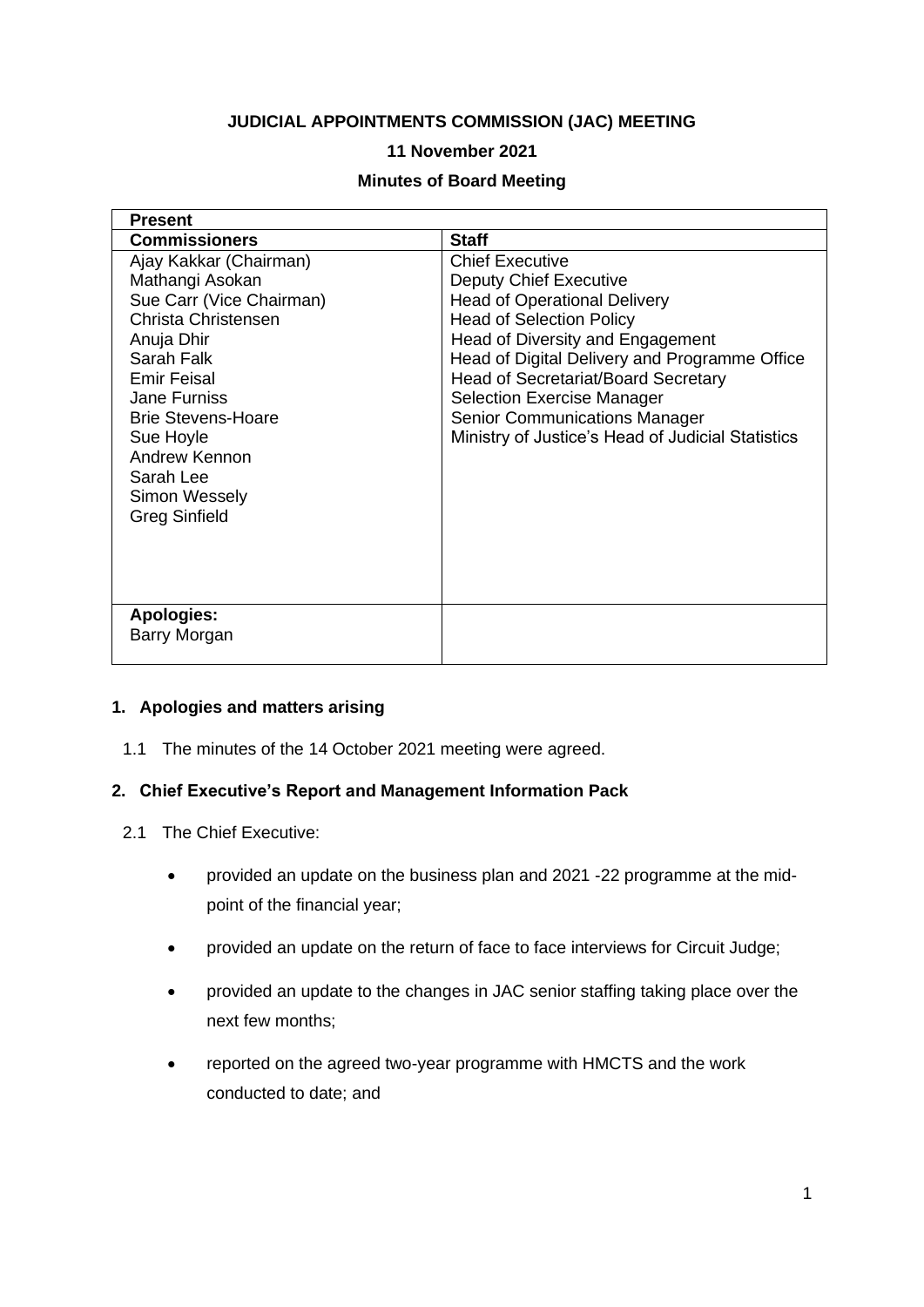• provided an update on the JAC's financial position.

### **3. Report back from Committees and Working Groups**

3.1 The Chairman asked Commissioners to report back on recent meetings of committees and working groups.

#### **Audit and Risk Committee**

- 3.2 Jane Furniss (JF) updated the Board on the work of the Audit and Risk Committee which took place on 28 October.
- 3.3 The Committee reviewed the corporate risk register, noting that there were no changes to the risk ratings since the last quarter.
- 3.4 The Committee reviewed the deep dive paper on 'Confidence in the effective delivery of selection exercises'. The Committee was content with the actions taken by the JAC to manage the risk. This concluded a full round of deep dive discussions on the JAC's corporate risks.
- 3.5 The Committee received an update on Internal Audit: the Q2 audits of Business Continuity and Financial Management are in fieldwork stage and are expected to be completed by the end of December. The final Q3 audit on Recruitment is now in planning stage and is on track to be completed by the end of the reporting year.
- 3.6 The Committee received an update on External Audit: the National Audit Office updated the Committee on the handover of the 2021-22 audit to Deloitte.

# **4. Chairman's Report**

4.1 The Chairman briefed the Board on his regular bilateral meeting with the Lord Chief Justice which took place on 18 October.

# **5. Recorder 2022 Selection Process**

- 5.1 The Selection Exercise Manager presented the selection process for the forthcoming Recorder 2022 selection process.
- 5.2 Following discussion, the Commission endorsed the proposed selection process and timeline for this exercise.

# **6. Review of s94 list for (salaried) Judge of the First-tier Tribunal**

6.1 The Head of Digital Delivery and Programme Office presented a paper to review the s94 list for (salaried) Judge of the First-tier Tribunal selection exercise.